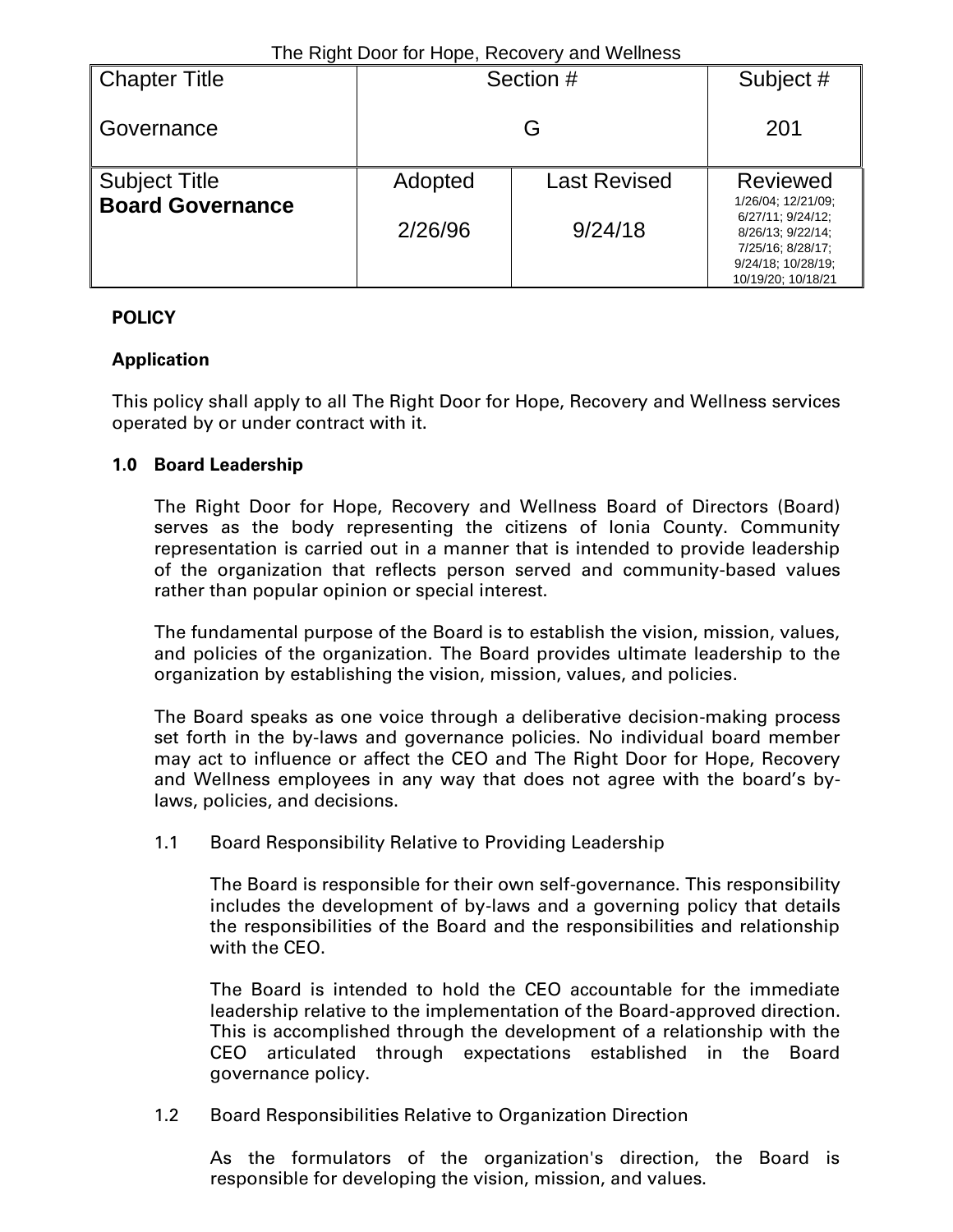| <b>Chapter Title</b>                            | Section # |                     | Subject #                                                                         |  |  |  |
|-------------------------------------------------|-----------|---------------------|-----------------------------------------------------------------------------------|--|--|--|
| I Governance                                    |           | 201                 |                                                                                   |  |  |  |
| <b>Subject Title</b><br><b>Board Governance</b> | Adopted   | <b>Last Revised</b> | <b>Reviewed</b><br>1/26/04; 12/21/09;                                             |  |  |  |
|                                                 | 2/26/96   | 9/24/18             | 6/27/11: 9/24/12:<br>8/26/13: 9/22/14:<br>7/25/16; 8/28/17;<br>9/24/18: 10/28/19: |  |  |  |
|                                                 |           |                     | 10/19/20: 10/18/21                                                                |  |  |  |

#### 1.2.1 Vision

The organization's vision statement is intended to provide the organization with long-term strategic direction. The vision is likened to a statement of where the organization plans to go and the organization's future mission statement. The organization's vision is as follows:

Our Vision is to be an integral and valued partner in a community committed to the wellness and full participation of its citizens.

#### 1.2.2 Mission

The organization's mission statement, in comparison to the vision, speaks more directly to the immediate purpose of the organization. The mission is intended to promote a strategic course consistent with the intent of the organization's vision. The organization's mission statement is as follows:

The Right Door's mission is to be the premier behavioral health care provider in our service area.

1.2.3 Values

The organization's value statements are intended to provide the parameters for the operation and practices of the organization. The values provide the ultimate boundaries for all organizational decisions and are intended to promote the operating practices consistent with the intent of the organization's mission. The organization's value statements are as follows:

We value and pledge to provide quality accessible care, healing, wellness and recovery throughout our service area. We will provide solutions, education and alternatives to give you hope for today, tomorrow and in the future.

#### **Wellness**

We are committed to treating the whole person: body, mind and spirit.

### **Accessibility**

We possess a strong sense of urgency and are committed to providing an immediate response to the needs of the community.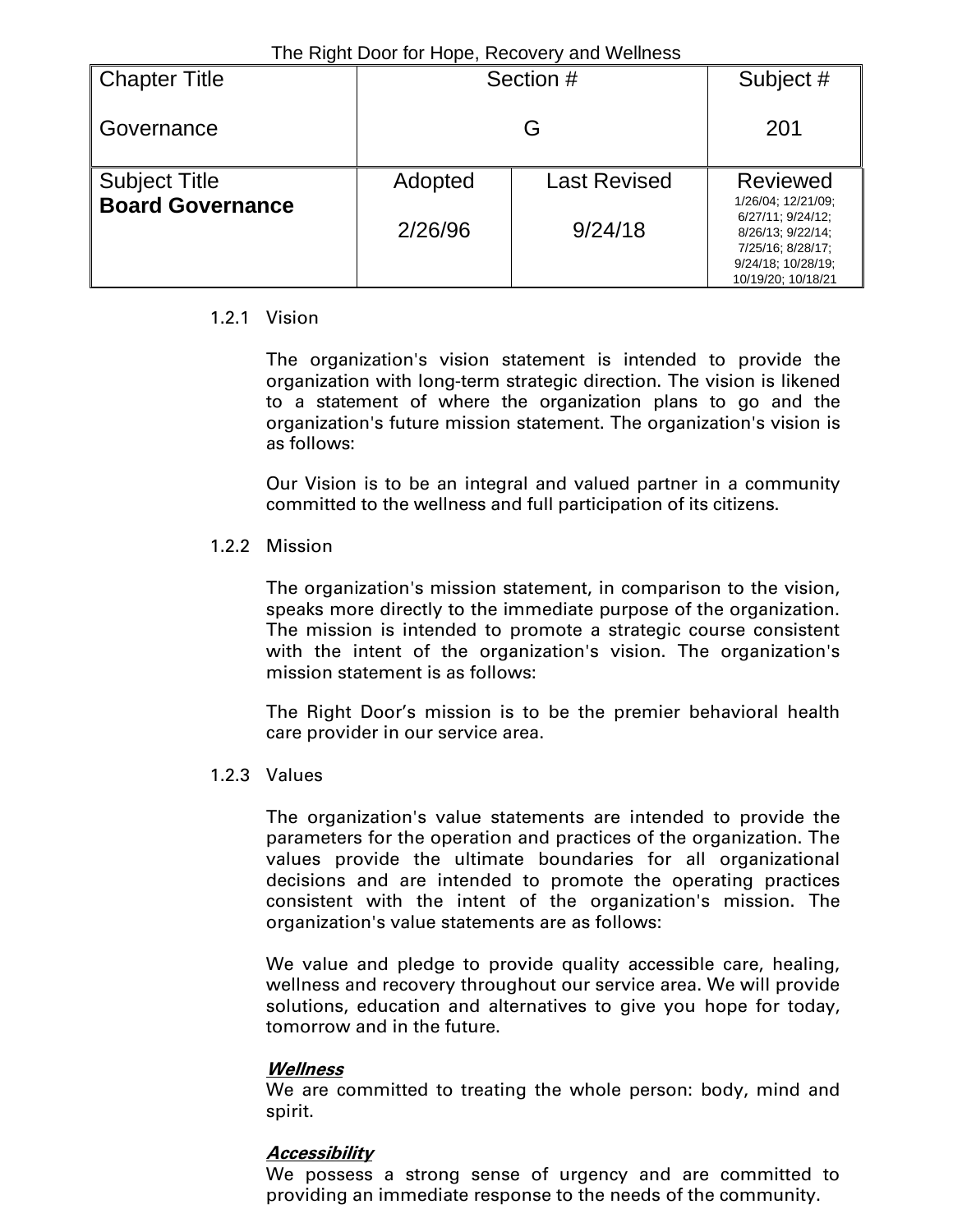| <b>Chapter Title</b>    | Section # |                     | Subject #                                                                                                                     |
|-------------------------|-----------|---------------------|-------------------------------------------------------------------------------------------------------------------------------|
| Governance              |           | 201                 |                                                                                                                               |
| <b>Subject Title</b>    | Adopted   | <b>Last Revised</b> | <b>Reviewed</b>                                                                                                               |
| <b>Board Governance</b> | 2/26/96   | 9/24/18             | 1/26/04; 12/21/09;<br>6/27/11: 9/24/12:<br>8/26/13; 9/22/14;<br>7/25/16: 8/28/17:<br>9/24/18; 10/28/19;<br>10/19/20; 10/18/21 |

### **Best Value**

We are committed to providing the highest quality services and programs in the most effective and efficient manner.

## **Respect and Dignity in a Culture of Gentleness**

Every person shall be treated with respect and dignity in a gentle, welcoming and listening environment.

### **Recovery**

The Right Door promises to foster recovery by instilling hope, empowering individuals to reach their potential, and providing support and education.

## **Trauma-Informed**

We are committed to being trauma informed and responsive.

### 1.2.4Policies

The Board is responsible for reviewing and acting on all organizational policies. This responsibility includes evaluating any deletions, additions, new, and/or modified policy proposals presented by the CEO in terms of their adherence to, consistency with, and relevance to promoting the vision, mission, and values of the organization.

### **2.0 Board-CEO Relationship**

The Chief Executive Officer (CEO) serves as the only employee of the Board. The CEO's role as sole employee of the Board is to provide ethical and sound leadership within the organization, community, and state consistent with the directives, values, and policies developed by the Board.

The CEO recognizes the single voice of the Board. The CEO acts on the Board voice with the same integrity and intensity of effort regardless if an issue or item received a unanimous or single vote victory. The CEO may not transgress into the scope of those responsibilities that are defined as the responsibilities of the Board.

The CEO is responsible for the administrative management of the organization's financial, human, technical, and physical resources.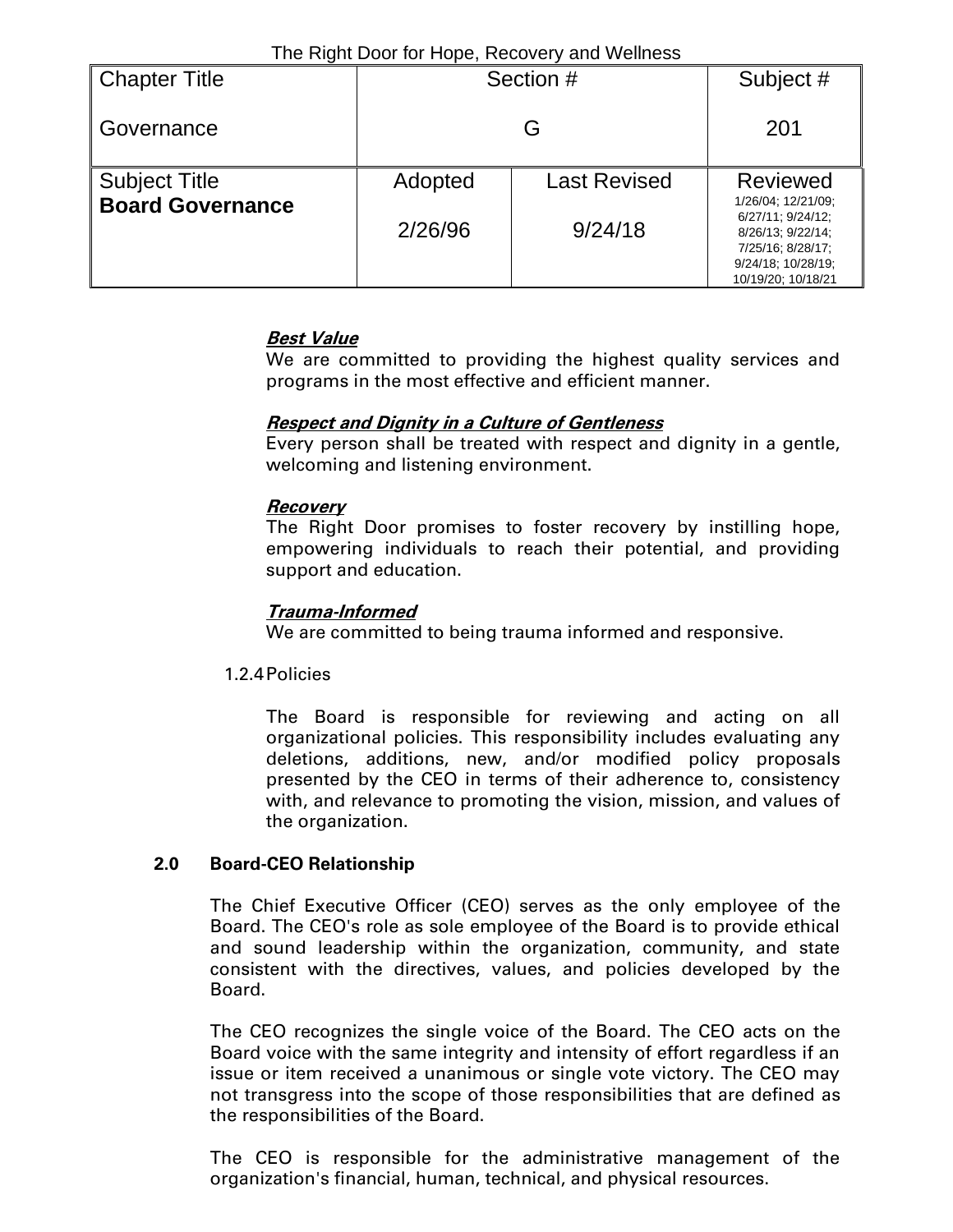| The Tught Boother Hope, Roodvory and Welliago<br>Section # |                     | Subject #                                |
|------------------------------------------------------------|---------------------|------------------------------------------|
|                                                            | 201                 |                                          |
| Adopted                                                    | <b>Last Revised</b> | <b>Reviewed</b>                          |
| 2/26/96                                                    |                     | 1/26/04; 12/21/09;<br>6/27/11: 9/24/12:  |
|                                                            |                     | 8/26/13; 9/22/14;<br>7/25/16; 8/28/17;   |
|                                                            |                     | 9/24/18; 10/28/19;<br>10/19/20; 10/18/21 |
|                                                            |                     | G<br>9/24/18                             |

# 2.1 CEO Responsibilities Relative To Organization Direction

As the implementer of the organization's direction and as the only employee of the Board, the CEO is ultimately held accountable and responsible for assuring that the vision, mission, and values are implemented in a manner consistent with the intent and scope established by the Board. In this role, the CEO is also responsible for assuring the development of all organizational policy proposals for presentation to the Board.

### 2.1.1 Vision

The CEO is responsible for keeping the Board informed of federal and state policy directions that may serve to influence the Board's ongoing evaluation of and decisions regarding the organization's vision statement. It is expected that the CEO will fulfill this obligation by adhering to the principles of honesty, completeness, accuracy, objectivity, critical relevancy, and integrity in keeping The Right Door for Hope, Recovery and Wellness Board informed and providing the Board with any analysis of information.

# 2.1.2 Mission

The CEO is responsible for assuring the implementation of the organization in a manner consistent with the intent and scope of the organization's mission statement. It is expected that the CEO will fulfill this obligation through a process of operationalizing the organizational values and ongoing reporting to the Board on the status of said values. The aggregate reporting of status of the organizational values serves as the method for the Board to evaluate implementation adherence and accomplishments relative to the organization's mission.

### 2.1.3 Values

The CEO is responsible for developing conceptual definitions for the organizational values and presenting said conceptualizations to the Board for their review and action. This process assures the most complete and best possible understanding of meaning of the organizational values. This also ensures that the steps necessary to operationalize the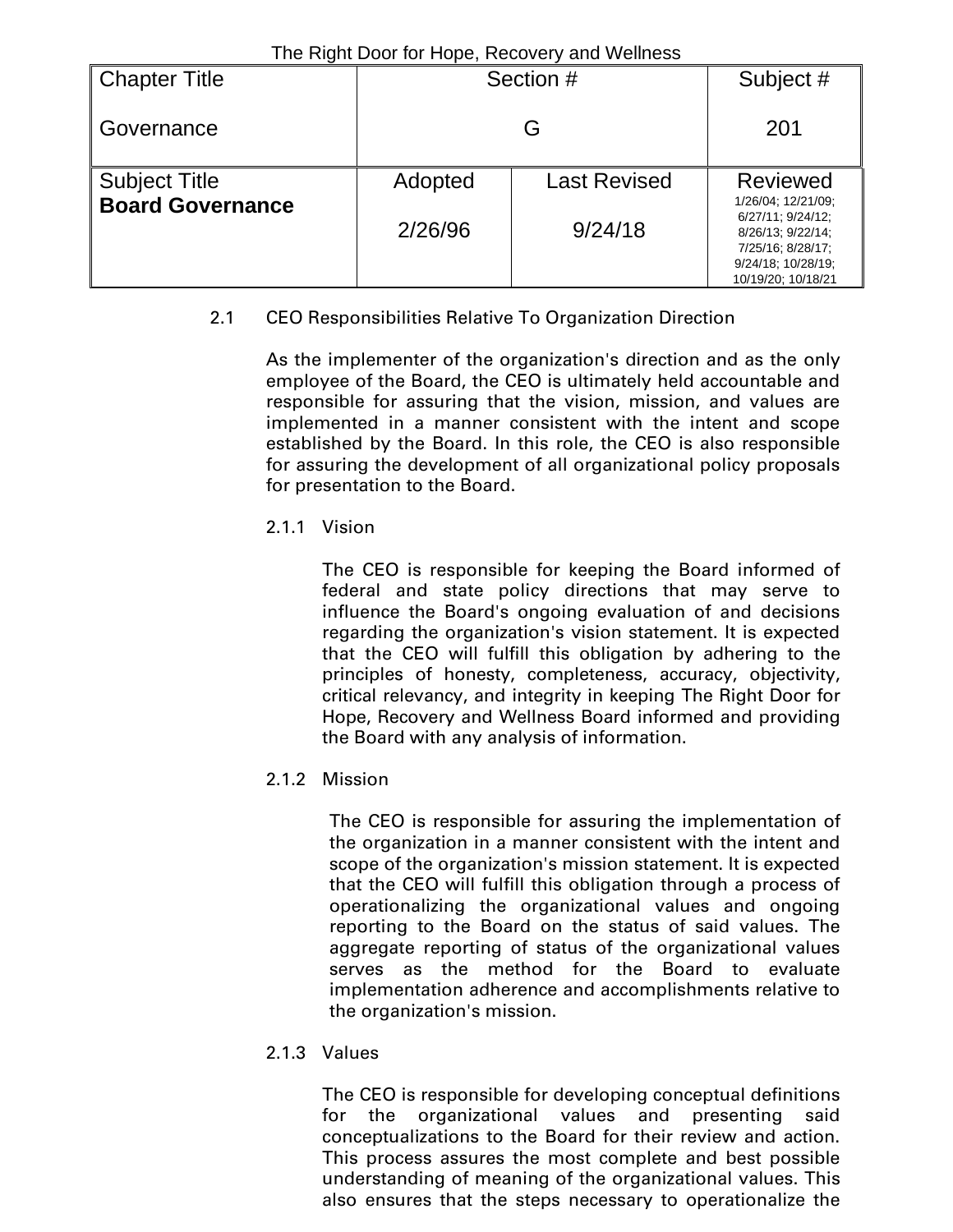| <b>Chapter Title</b>    | Section # |                     | Subject #                                                                                                                     |
|-------------------------|-----------|---------------------|-------------------------------------------------------------------------------------------------------------------------------|
| Governance              |           | 201                 |                                                                                                                               |
| <b>Subject Title</b>    | Adopted   | <b>Last Revised</b> | <b>Reviewed</b>                                                                                                               |
| <b>Board Governance</b> | 2/26/96   | 9/24/18             | 1/26/04; 12/21/09;<br>6/27/11: 9/24/12:<br>8/26/13; 9/22/14;<br>7/25/16; 8/28/17;<br>9/24/18; 10/28/19;<br>10/19/20; 10/18/21 |

organizational values are complete.

Operationalization speaks to the implementation and the measurement of the organizational values.

The CEO is responsible for delivering a quarterly report to the Board that provides detail regarding the status, accomplishments, and achievements relative to each of the organizational values. The substance of the report should include quantitative and qualitative information and analysis and reaction to said information that adheres to the principles of honesty, completeness, accuracy, objectivity, relevancy, and integrity.

In demonstrating a commitment to the organizational values, the CEO is responsible for conducting the practices of the organization in a manner that promotes the total wellness of persons served, provides for immediate access to services, maintains cost-effective and quality services, achieves person served and agency outcomes, and meets the needs of the community.

2.1.4 Policies

The CEO is responsible for developing and presenting draft board governance, finance, recipient rights, clinical, and human resources policies for review and action by the Board. In developing proposed policies, the CEO is responsible for the following:

- 1) An assurance of need for the proposed policy;
- 2) An assurance that the proposed policy is not contradictory to any of the organization's values;
- 3) An assurance that the policy will serve to promote an organizational value or values; and
- 4) An assurance that the policy is legal.
- 2.1.5 Procedures